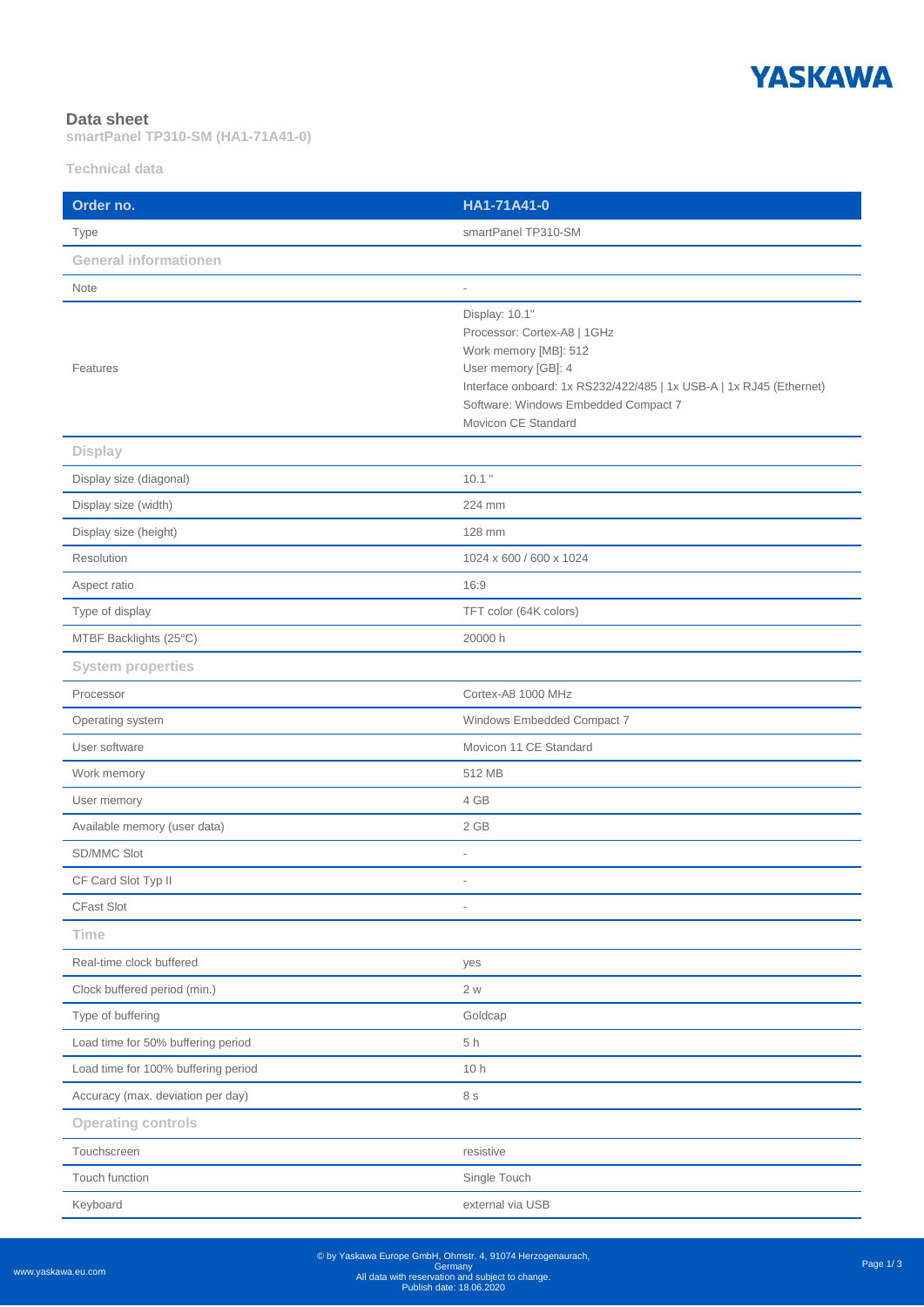## **YASKAWA**

| Mouse                                          | external via USB         |
|------------------------------------------------|--------------------------|
| <b>Interfaces</b>                              |                          |
| MPI, PROFIBUS-DP                               | i.                       |
| MPI, PROFIBUS-DP connector                     | $\overline{\phantom{a}}$ |
| Serial, COM1                                   | RS232 / RS422 / RS485    |
| COM1 connector                                 | Sub-D, 9-pin, male       |
| Serial, COM2                                   | $\overline{\phantom{a}}$ |
| COM2 connector                                 | i,                       |
| Number of USB-A interfaces                     | $\mathbf{1}$             |
| USB-A connector                                | USB-A (host)             |
| Number of USB-B interfaces                     | $\overline{\phantom{a}}$ |
| USB-B connector                                | $\overline{a}$           |
| Number of ethernet interfaces                  | $\mathbf{1}$             |
| Ethernet                                       | Ethernet 10/100 MBit     |
| Ethernet connector                             | <b>RJ45</b>              |
| Integrated ethernet switch                     | $\overline{a}$           |
| Video connectors                               | $\overline{a}$           |
| Audio connections                              | $\overline{a}$           |
| <b>Technical data power supply</b>             |                          |
| Power supply (rated value)                     | <b>DC 24 V</b>           |
| Power supply (permitted range)                 | 18 - 32 VDC              |
| Reverse polarity protection                    | yes                      |
| Current consumption (no-load operation)        | 0.1A                     |
| Current consumption (rated value)              | 0.38 A                   |
| Inrush current                                 | 38 A                     |
| 2t                                             | 0.33A <sup>2</sup> s     |
| Power loss                                     | 9 W                      |
| <b>Status information, alarms, diagnostics</b> |                          |
| Supply voltage display                         | none                     |
| <b>Mechanical data</b>                         |                          |
| <b>Housing / Protection class</b>              |                          |
| Material                                       | $PC + ABS$               |
| Mounting                                       | mounting clips           |
| Protection class IP front side                 | IP 66                    |
| Protection class IP back side                  | IP 20                    |
| Protection class NEMA front side               | Type 2, 4X               |
| Protection class NEMA back side                | $\overline{a}$           |
| <b>Dimensions</b>                              |                          |
| Front panel                                    | 282 mm x 197 mm x 6 mm   |
| Rear panel                                     | 268 mm x 183 mm x 29 mm  |
|                                                |                          |